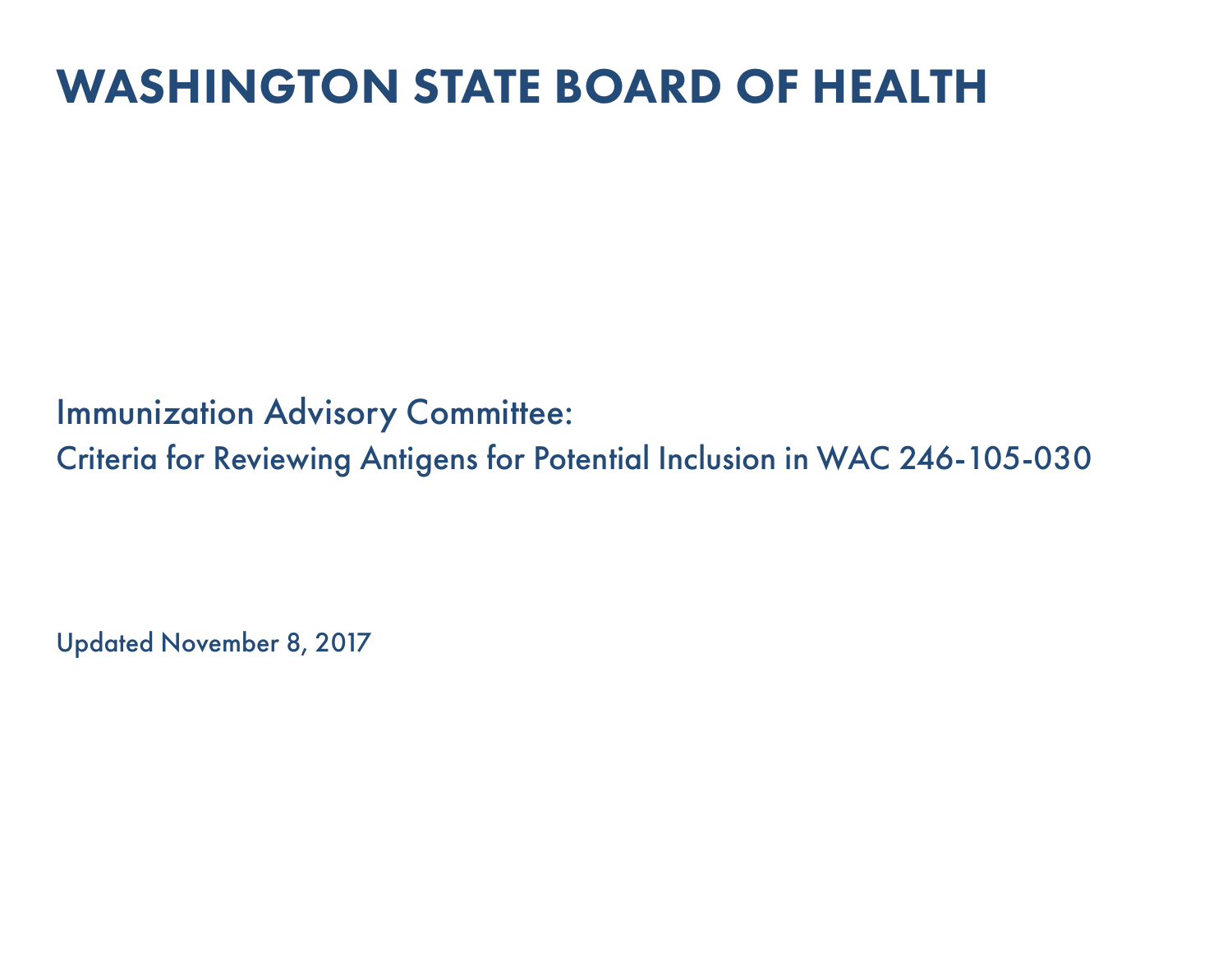The Washington State Board of Health (Board) has authority under RCW 28A.210.140 to adopt rules establishing the immunization requirements for child care or school entry.<sup>1</sup> WAC 246-105-030 outlines the antigens that children must be protected against for child care or school entry. The Board faces complex decisions about which antigens to include in the rules. As new vaccines are developed, some may be added to the Advisory Committee on Immunization Practices (ACIP) Recommended Childhood and Adolescent Immunization Schedule. In addition, antigens not already required for school and child care may be reviewed for potential inclusion in the immunization rule.

The Board considers factors other than those considered by the ACIP to address the unique needs of our state. The Board believes that approaching these decisions using Board developed rationale and criteria is the best method for protecting children and the community at large while balancing the interests of parents and families in Washington State.

In order to develop (and revise as needed) the criteria to guide this decision-making, the Board has engaged immunization stakeholders from public health, schools, child care, medicine, epidemiology, child advocacy, and medical ethics as well as consumers (parents). The Board established the Immunization Advisory Committee (IAC) in December 2005 to recommend criteria that a Technical Advisory Group (TAG) could use to evaluate which antigens to include in WAC 246-105-030 (Immunization of child care and school children against certain vaccine preventable diseases).

The original IAC met three times to develop the criteria and recommendations described in this report. In addition, between the second and third meeting of the IAC a TAG further refined the criteria and tested them against the pertussis antigen. The IAC reviewed and further refined the TAG's work at its final meeting in March 2006. These criteria were presented to the Board at the April 12, 2006 meeting. The Board adopted the report as an interim report and asked that the TAG further refine the criteria and test them against three antigens (pertussis, tetanus, and diphtheria).

The TAG met on May 17, 2006. The results of the TAG deliberations were presented to and adopted by the Board on June 14, 2006. On July 11, 2017 the Board and Department of Health (Department) convened a separate TAG to evaluate the criteria and make recommendations to the Board regarding what updates should be made to the criteria. Board and Department staff presented the TAGs recommendations to the Board on November 9, 2017 and the Board adopted the recommended changes.

<sup>1</sup> Antigen means a substance, foreign to the body, which stimulates the production of antibodies by the immune system. Antigens include foreign proteins, bacteria, viruses, pollen and other materials.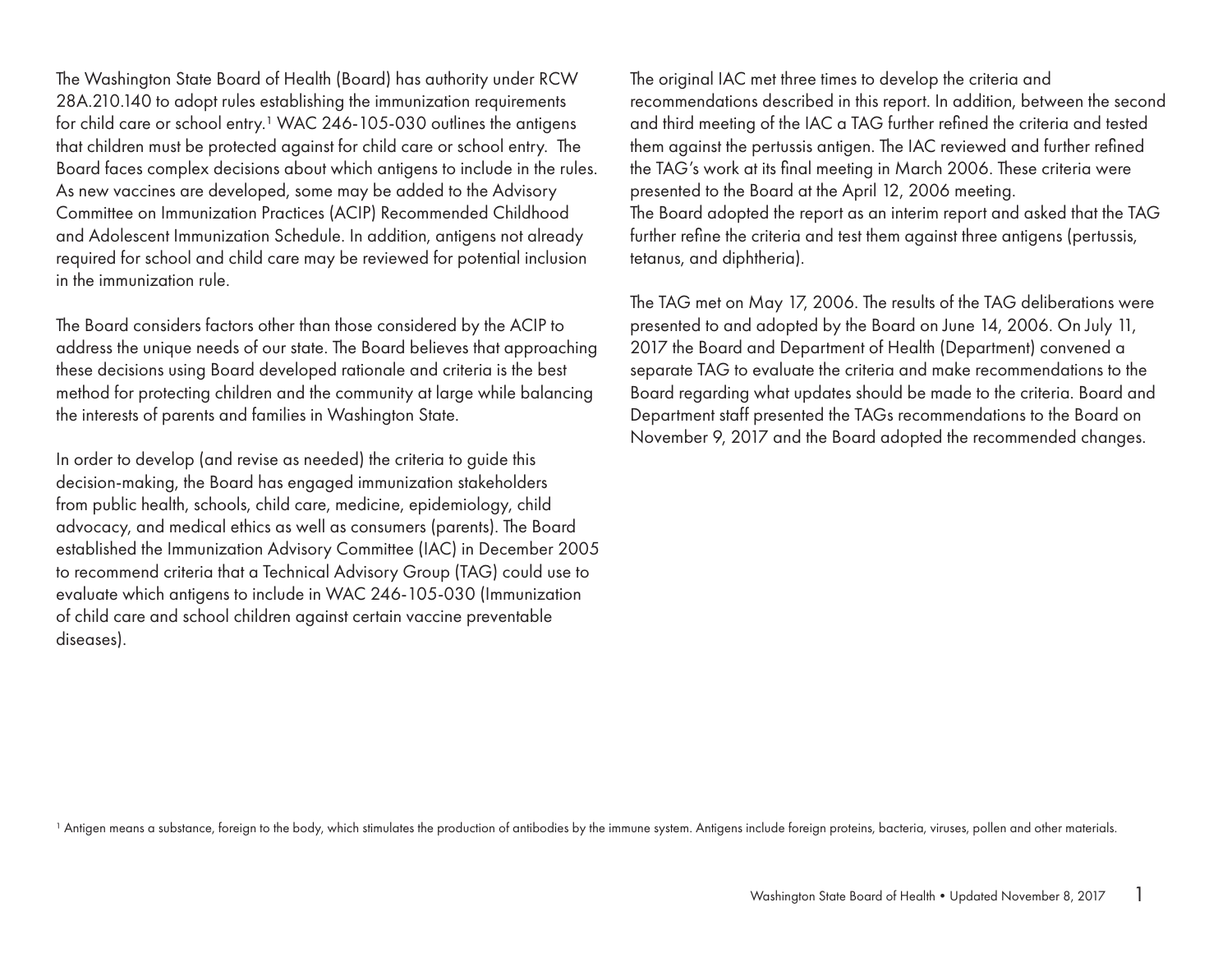## FRAMEWORK

John Stuart Mill in On Liberty wrote, "The only purpose for which power can rightfully be exercised over any member of a civilized community, against his will, is to prevent harm to others. His own good, either physical or moral, is not a sufficient warrant." This thesis has become known as the harm principle. The IAC endorsed the harm principle and interpreted it to mean that vaccine requirements for children entering child care and/or school are justifiable when without them:

- The state's obligation to protect the public's health and safety would be compromised.
- An individual's decision could place others' health in jeopardy;
- The state's economic interests could be threatened by the costs of care for vaccine preventable illness, related disability, or death, and by the cost of managing vaccine preventable disease outbreaks;
- The state's duty to educate children could be compromised.

## ASSUMPTIONS

The IAC made two assumptions while drafting the criteria: (1) a process exists to opt out of immunization requirements by children attending either child care or school; and (2) vaccine(s) containing the antigen are accessible and that cost is not a barrier under the current system of universal purchasing, this would mean that the state purchases and distributes the vaccine.

## PROCESS FOR REVIEWING ANTIGENS FOR POTENTIAL INCLUSION IN WAC 246-105-030

- 1. The Board reviews the proposed antigen to determine whether the two assumptions listed above have been met; whether there is adequate information specific to Washington State with which to evaluate the antigen against the nine criteria below; and whether there is some likelihood, based on a preliminary review, that the antigen might meet those criteria. Generally speaking the Board will wait until the Department of Health has made the vaccine containing the antigen(s) available to providers in Washington State.
- 2. If the Board determines that the assumptions above have been met, the Board will establish a TAG to review the antigen against the nine criteria below. For antigens that are part of a combination vaccine, each antigen will be considered separately against the criteria. The TAG must include representatives from the fields of public health, primary care, epidemiology, medical ethics, and representatives of diverse communities in Washington State. At the discretion of the Board sponsor, the TAG can also include consumers (parents); community members with diverse perspectives on immunizations; and representatives from the fields of school health, school administration, child care, child advocacy, immunization administration, and others important to the discussion and review. In addition to providing the TAG with current literature and other relevant information such as survey data, the Board will ask the Department of Health to supply current information about the antigen that is specific to Washington State.
- 3. At the TAG meeting(s) the Board sponsor is responsible for assuring (1) that each TAG member is provided with the opportunity to review and comment on if the antigen under consideration meets the framework and criteria and (2) that decisions about adding or removing antigens from the rule are based on the best available scientific evidence with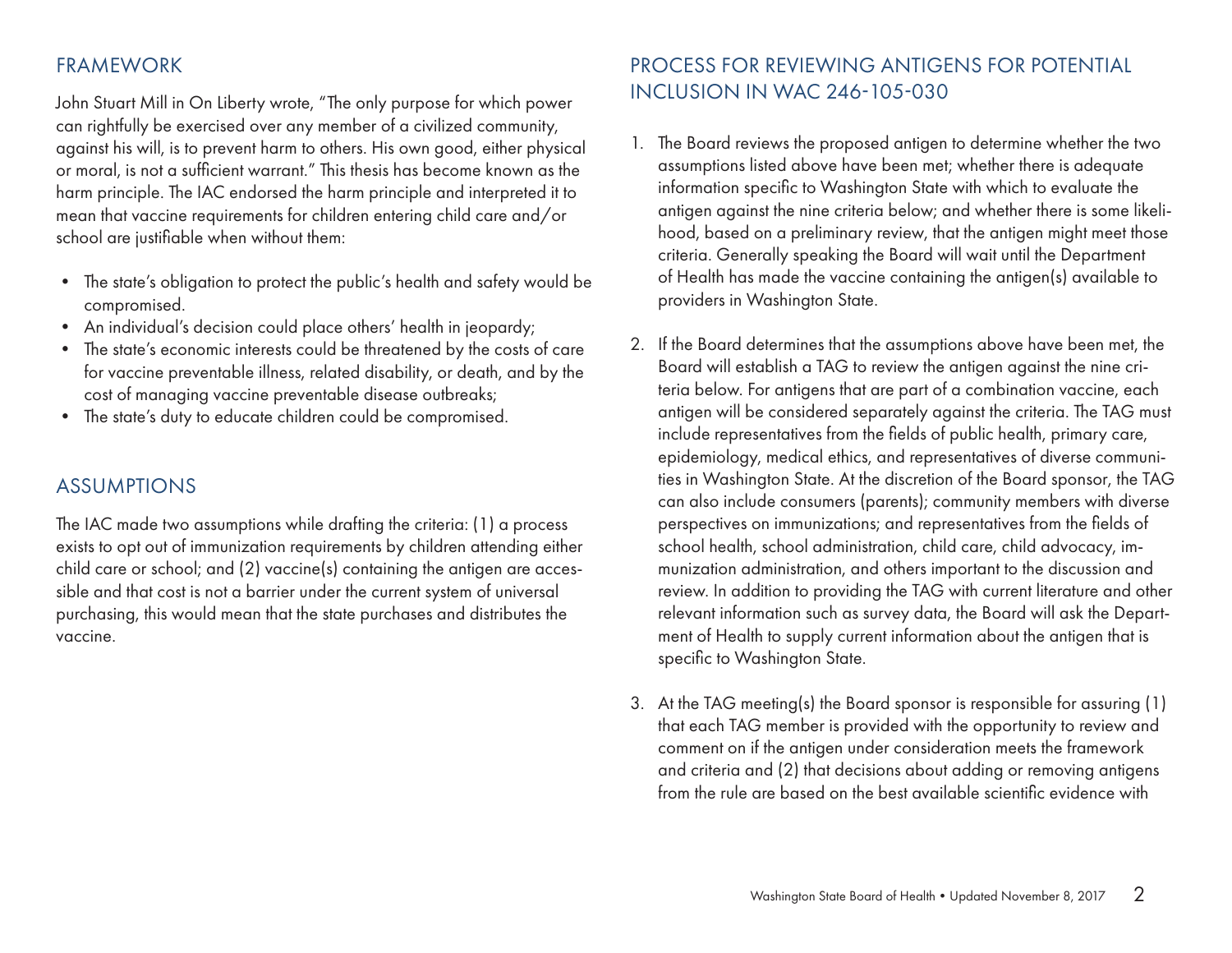the understanding that the science will continue to evolve. Following this discussion each TAG member will be asked to provide their vote on whether or not they recommend that the Board add the antigen by initiating formal rule making. In addition to providing their vote, each TAG member will have an opportunity to provide comments about the antigen and how it does or does not meet the assumptions and criteria.

4. Board staff will provide the Board with the final vote tally, TAG Member ballot comments, and a brief summary of the TAG's deliberations on each of the nine criteria for consideration and possible action.

## THE THREE CATEGORIES OF CRITERIA

The IAC grouped criteria into three categories: vaccine effectiveness, disease burden, and implementation.

## NINE CRITERIA TO CONSIDER IN EVALUATING ANTIGENS

#### I. Criteria on the effectiveness of the vaccine

- 1. A vaccine containing this antigen is recommended by the Advisory Committee on Immunization Practices and included on its Recommended Childhood & Adolescent Immunization Schedule.
- 2. The vaccine containing this antigen is effective as measured by immunogenicity² and population-based prevention data in Washington State, as available.
- 3. The vaccine containing this antigen is cost effective from a societal perspective.
- 4. Experience to date with the vaccine containing this antigen demonstrates that it is safe and has an acceptable level of side effects

#### II. Disease Burden Criteria

- 5. The vaccine containing this antigen prevents disease(s) that has significant morbidity and/or mortality in at least some sub-set of the population.
- 6. Vaccinating against this disease reduces the risk of person-to-person transmission, with transmission in a school or child care setting or activity being given the highest priority.

#### III. Implementation of the Criteria

- 7. The vaccine containing this antigen is acceptable to the medical community and the public.
- 8. The administrative burdens of delivery and tracking of vaccine containing this antigen are reasonable.
- 9. The burden of compliance for the vaccine containing this antigen is reasonable for the parent/caregiver.

## EXPLANATIONS FOR THE NINE CRITERIA

#### I. Criteria on the effectiveness of the vaccine

• A vaccine containing this antigen is recommended by the Advisory Committee on Immunization Practices (ACIP) and included on its recommended childhood and adolescent immunization schedule.

*The vaccine must be recommended by the ACIP. The ACIP reviews licensed vaccines. It makes recommendations for newly licensed vaccines and regularly updates its recommendations. Its process includes: (1) a review of the Food and Drug Administration (FDA) labeling/package inserts for each vaccine; (2) a thorough review of the scientific literature (both published and unpublished, when available) on the safety, efficacy, acceptability, and effectiveness of the immunizing agent, with consideration of the relevance, quality, and quantity of published and unpublished data; (3) an assessment of cost effectiveness; (4) a review of the morbidity and mortality associated with the disease in the population in general and in specific risk groups; (5) a review of the recommendations of other groups; and (6) a consideration of the feasibility of vaccine use in existing child and adult* 

<sup>2</sup> Immunogenicity means the ability of an antigen or vaccine to stimulate the body to produce an immune response. Vaccines often include antigens that stimulate an immune response to a particular disease but are not necessarily the same as the organism that would cause the disease.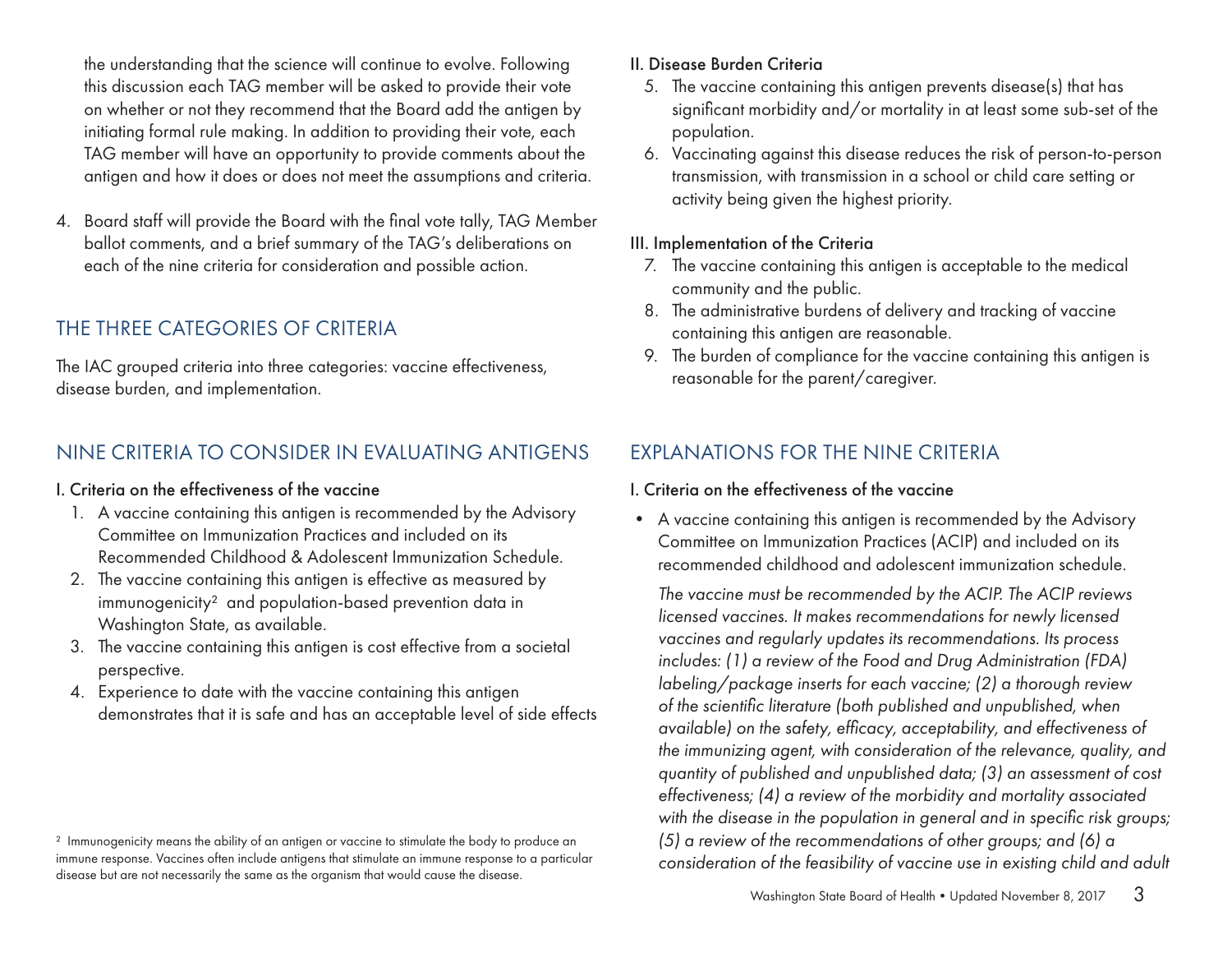### EXPLANATIONS FOR THE NINE CRITERIA (CONT'D)

*immunization programs. Feasibility issues include (but are not limited to) acceptability to the community, parents, and patients; vaccine distribution and storage; access to vaccine and vaccine administration; impact on the various health care delivery systems; population distribution effects; and social, legal, and ethical concerns.* 

The antigen is effective as measured by immunogenicity and population based prevention data in Washington State, as available.

*In the clinical development of a vaccine, the effectiveness of the vaccine is studied using FDA-approved research protocols that evaluate whether a vaccine protects individuals from contracting the disease in population-based studies or generates an immunologic response (immunogenicity) comparable to vaccines that have been shown to be effective in preventing disease. More information about its populationbased effectiveness is gained from large trials and community-based analyses after FDA approval. There may or may not be effectiveness data from Washington State, but the disease prevalence and incidence in the state should be sought and reviewed.* 

• The vaccine containing this antigen is cost effective from a societal perspective.

*This analysis should consider both the costs of the immunization (e.g. antigen, storage, administration, medical and societal costs of adverse reactions to the immunization, etc.) and the benefits of the immunization (e.g. lives saved, medical and societal benefits of preventing adverse reactions from vaccine-preventable disease, etc.). This process may include consultation with an economist as resources allow. Vaccines may be cost effective without being cost saving. In other words, the direct costs of some vaccines (e.g. antigen, storage, administration) balanced against direct savings (e.g. medical care, disability, death) may not result in net savings. Societal or indirect costs (e.g. lost* 

*productivity of care takers of ill children) will also need to be taken into consideration. These costs are much harder to quantify. Not all vaccines recommended by the ACIP are cost saving or equally effective, so some determination of the vaccine's relative cost effectiveness may need to be made for comparison purposes when applying the criteria.* 

• Experience to date with the vaccine containing this antigen indicates that it is safe and has an acceptable level of side effects.

*Vaccinations are not without side effects. The known risks associated with each vaccine (or antigen) must be balanced against the risks of the disease. Vaccine safety will be evaluated using research and reports from: pre-licensure, the Vaccine Adverse Event Reporting System (VAERS) and the Vaccine Safety Datalink (VSD) project, and other reliable sources.*

#### II.Disease Burden Criteria

• The vaccine containing this antigen prevents diseases with significant morbidity and/or mortality implications in at least some sub-set of the population.

*Vaccines have the potential to reduce, or in some cases even eliminate, diseases that can result in serious illness, long-term disability, or death. For example, before the measles immunization was available, nearly everyone in the United States contracted measles and an average of 450 measles-associated deaths were reported each year between 1953 and 1963. The morbidity/mortality burden of measles was not equal for all members of the population. Examples of significant morbidity measures include rates of hospitalizations, long-term disability, disease incidence, and disproportionate impact.*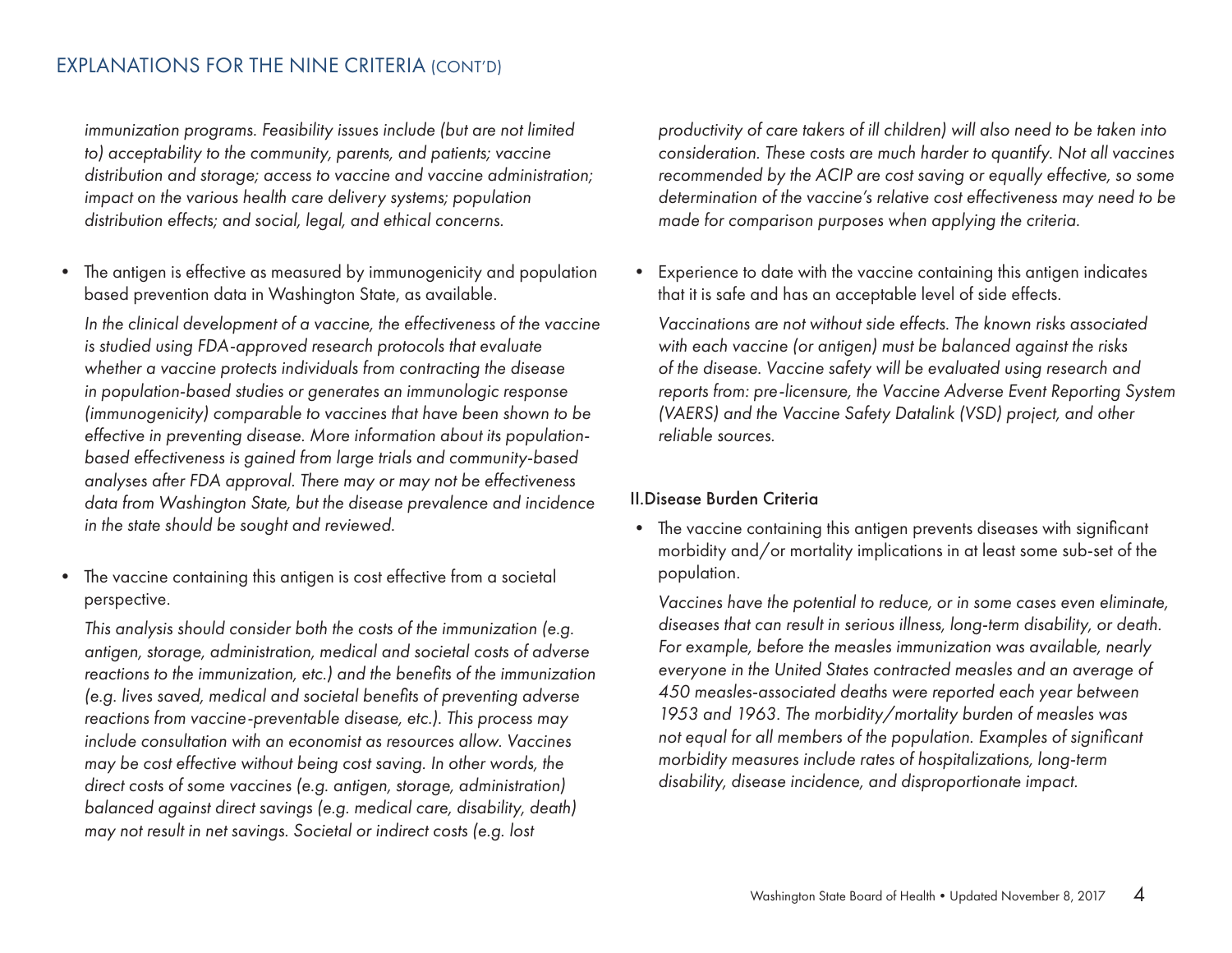• Vaccinating against this disease reduces the risk of person-to-person transmission, with transmission in a school or child care setting or activity being given the highest priority.

*Having a large proportion of the population vaccinated with the antigen helps to stem person to person transmission of the disease (i.e., herd immunity). Even community members who are not vaccinated (such as newborns and those with chronic illnesses) are offered some protection because the high immunization rate results in the disease having less opportunity to spread within the community. Vaccinating children in school and/or child care can increase the percentage of children in these groups who are immune and thus reduce the risk of outbreaks of the disease in these groups and in the community at large. Special consideration of disease transmission in a school or child care setting or activity should be given the highest priority. For the purpose of this criterion, "activity" refers to school or child care extracurricular activities including, but not limited to, field trips, sports events, or other activities held on or off campus.*

#### III.Implementation Criteria

• The vaccine is acceptable to the medical community and the public

*It is possible to gauge the level of provider acceptance of a vaccine by querying state professional societies such as the Washington Academy of Family Physicians and the Washington State Chapter of the American Academy of Pediatrics. Vaccine uptake data are also available from the Department of Health to determine provider use of the vaccine. While there is generally a good correlation between the levels of physicians' and the general publics' acceptance of particular vaccines, the TAG should consider additional ways of accurately gauging public acceptance of the particular vaccine. Adding an antigen to WAC 246- 105-030 related to a vaccine with poor provider or public acceptance would likely be resisted. Postponing the regulation until there is greater approval of the vaccine would assure more effective policy.* 

• The administrative burdens of delivery and tracking of vaccines containing this (these) antigen(s) are reasonable.

*Many institutions and individuals are involved in implementation of the rule when the Board adds a new vaccine to WAC 246-105-030. These include: the Department of Health, the Department of Social and Health Services, the Office of Superintendent of Public Instruction (OSPI), local health jurisdictions, schools, child care, health plans, health care providers, and families. For each of these key players, there are issues that affect the feasibility of implementing an immunization recommendation. For example, introduction of a new vaccine can result in schools conducting more parental follow-up and making changes to record and information systems—this in turn can impact school staff workload. Assuring that a reasonable burden of work is present will enhance the effectiveness of the policy. The TAG includes representatives from affected parties such as OSPI, schools, and child care when assessing an antigen against this criterion.* 

• The burden of compliance for the vaccine containing this antigen is reasonable for the parent/caregiver.

*Parents and caregivers are often involved in obtaining vaccines for children. This can include: transporting children to medical appointments, taking time off of work for medical appointments, maintaining the child's immunization records, etc. When a vaccine is required for child care and/or school entry it affects the health decisions that parents make on their child's behalf because parents must, at the very least, take the required vaccine into account.*